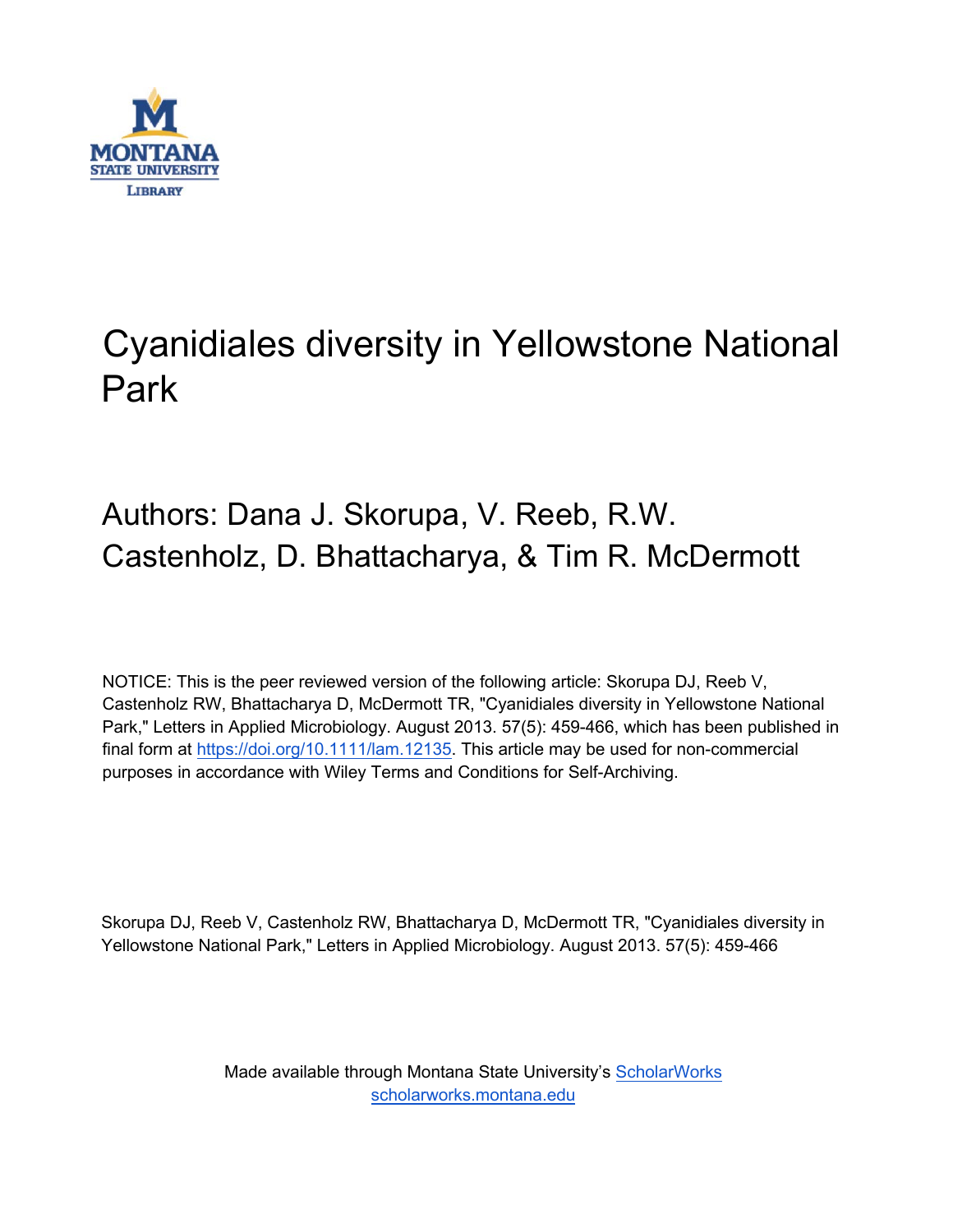## Cyanidiales diversity in Yellowstone National Park

## D.J. Skorupa<sup>1,2</sup>, V. Reeb<sup>3</sup>, R.W. Castenholz<sup>4</sup>, D. Bhattacharya<sup>5</sup> and T.R. McDermott<sup>1</sup>

1 Department of Land Resources and Environmental Sciences, Montana State University, Bozeman, MT, USA

2 Department of Microbiology, Montana State University, Bozeman, MT, USA

3 Department of Biology, University of Iowa, Iowa City, IA, USA

4 Institute of Ecology and Evolution, 5289 University of Oregon, Eugene, OR, USA

5 Department of Ecology, Evolution, and Natural Resources and Institute for Marine and Coastal Science, Rutgers University, New Brunswick, NJ, USA

Significance and Impact of the Study: The Cyanidiales are an order of unicellular eukaryotic algae that thrive in acidic geothermal environments. In this study, we report several novel observations relative to Cyanidiales ecology in Yellowstone National Park, including the following: (i) the identification of two phylogenetic lineages of Cyanidiales: Cyanidioschyzon and Galdieria; (ii) the absence of Galdieria in aquatic environments; (iii) the absence of Cyanidium and Galdieria phlegrea in prime Cyanidiales habi-tats; (iv) the cohabitation of Cyanidioschyzon and Galdieria in nonaqueous environments; and (v) the first in situ evidence regarding the relationship between soil moisture and Cyanidiales habitat prefer-ence and viability.

#### Abstract

The Cyanidiales are unicellular red algae that are unique among phototrophs. They thrive in acidic, moderately high-temperature habitats typically associated with geothermally active regions, although much remains to be learned about their distribution and diversity within such extreme environments. We focused on Yellowstone National Park (YNP), using culture-dependent efforts in combination with a park-wide environmental polymerase chain reaction (PCR) survey to examine Cyanidiales diversity and distribution in aqueous (i.e. submerged), soil and endolithic environments. Phylogenetic reconstruction of Cyanidiales biodiversity demonstrated the presence of Cyanidioschyzon and Galdieria lineages exhibiting distinct habitat preferences. Cyanidioschyzon was the only phylotype detected in aqueous environments, but was also prominent in moist soil and endolithic habitats, environments where this genus was thought to be scarce. Galdieria was found in soil and endolithic samples, but absent in aqueous habitats. Interestingly, Cyanidium could not be found in the surveys, suggesting this genus may be absent or rare in YNP. Direct microscopic counts and viable counts from soil samples collected along a moisture gradient were positively correlated with moisture content, providing the first in situ evidence that gravimetric moisture is an important environmental parameter controlling distribution of these algae.

#### Keywords

algae, diversity, ecology, environmental, microbial physiology.

#### Introduction

The thermo-acidophilic, unicellular red algae of the order Cyanidiales are unique in that their environment is defined by acidic pH ( $0\square$ 5-3 $\square$ 5) and elevated temperature (38-56°C). They are a dominant component of microbial communities inhabiting acidic geothermal environments, being present in springs, soils and endolithic habitats throughout the world (Brock 1978; Seckbach 1994, 1999; Castenholz and McDermott 2010; Reeb and Bhattacharya 2010). Cyanidiales taxonomy was originally based on morphology, with their simple cell morphology leading to the identification of only three genera: Cyanidium, Cyani-dioschyzon and Galdieria (Gross et al. 2001; Heilmann and Gross 2001; Seckbach 2010). It has been suggested that the limited morphological variation has led to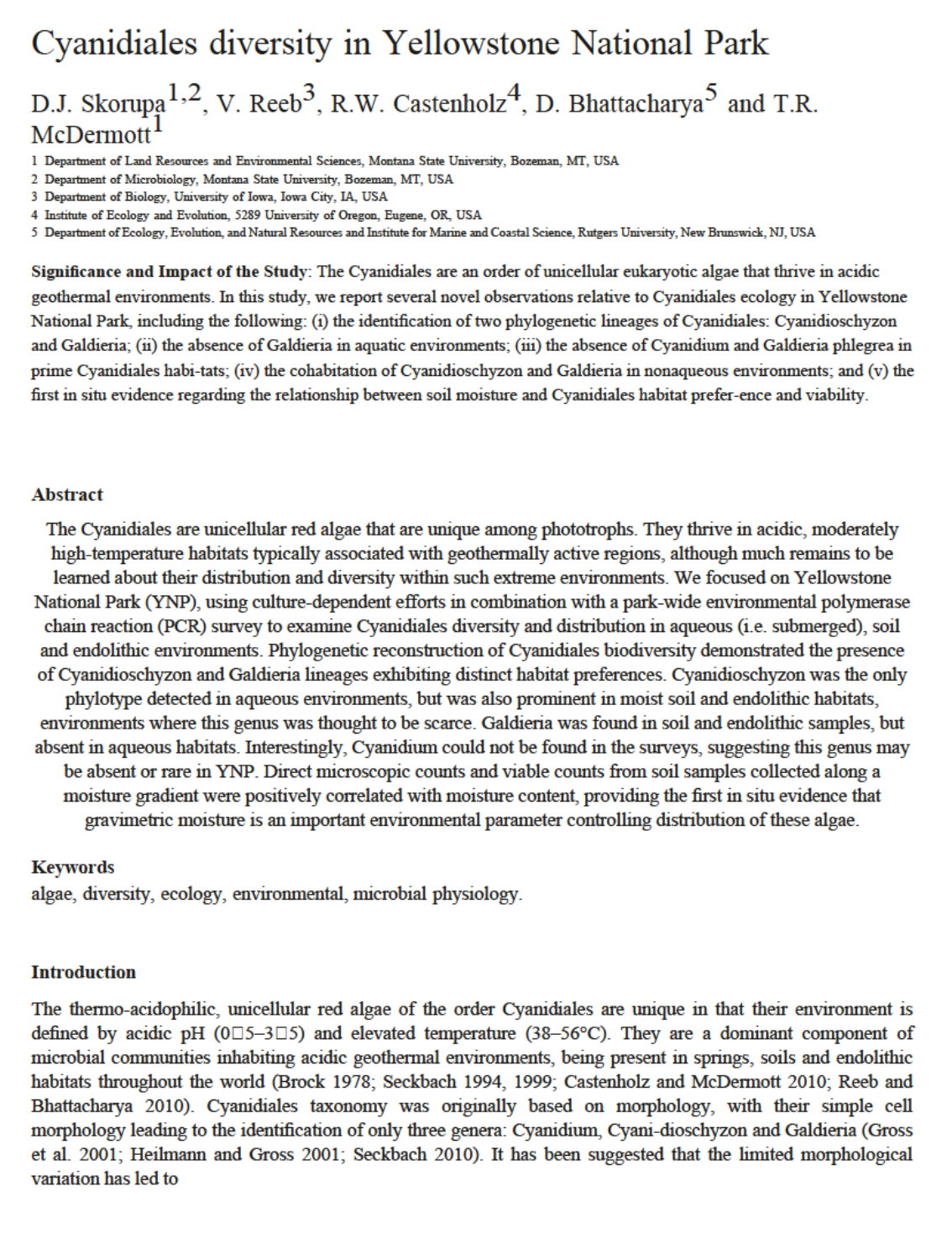underestimating their genetic diversity, with many novel species remaining to be elucidated (Ciniglia et al. 2004). These, along with many aspects of cyanidial ecology, remain poorly explored and represent high potential for new discoveries with regard to Cyanidiales distribution and diversity.

A renowned geothermal environment is the Yellowstone National Park (YNP) geothermal complex, a  $c.$  9000 km<sup>2</sup> region with over 11 000 hydrothermal features that vary widely in pH, temperature and chemistry (Nordstrom et al. 2005). Various environmental factors could exert selection pressures on the Cyanidiales, potentially resulting in cyanidial distribution patterns within YNP. Doemel and Brock (1971) suggested moisture may be important, however, limited information is available regarding Cyanidiales desiccation (in) tolerance and species distribution. Cyanidiales isolates have been examined for their response to dehydration (Pinto et al. 2007), although it is unknown how pure culture observations relate to in situ. In the current study, cultivation efforts and molecular surveys were used to examine Cyanidiales in YNP soil, endolithic and aqueous habitats. Our goals were to: (i) assess Cyanidiales diversity and ecology using culture-independent approaches; (ii) attempt to identify Cyanidium, a genus thus far undetected in YNP; and (iii) examine

and quantify the ecological relationship of these algae with moisture in situ.

#### Results and discussion

#### Molecular survey of Cyanidiales diversity and distribution

Six geographically dispersed geothermal areas within YNP that varied with respect to temperature, pH, moisture content and/or habitat type were sampled at multiple locations for the Cyanidiales diversity survey (Fig. 1). Descriptions of these sites are provided in Table S1, with some representative images of habitat types shown in Fig. S1. Several geothermal areas were more intensely sampled because they offered a variety of contrasting environments or thermal gradients (e.g. Fig. S1A) and were in close proximity to each other (cm to  $\leq m$ ) to limit migration barriers. This included submerged mats with temperature gradients (Fig. S1C) that were directly (1–2 cm) adjacent to endolithic-like environments (Fig. S1B) that were small ledges (Fig. S1D) adjacent  $($  1 m) to sampled soils (Fig. S1E, F). Concerted sampling at these locations aimed to fully capture the species composition, reducing the possibility of missing minor components of community composition. A total of 282 rbcL-encoding clones were



Figure 1 Map of Yellowstone National Park (YNP) and approximate locations of the sampling sites described in this study. Large grey squares indicate geothermal areas sampled for Cyanidiales rbcL diversity: Fairy Falls trail head (FF); Monument Basin (MB); Norris Geyser Basin (NGB); Nymph Creek (NC); Lemonade Creek (LC); and Crater Hills (CH). Specific geothermal area information is described in detail in Table S1. The number of sites sampled at each location is shown in parentheses. Solid and dashed black lines represent the approximate rim of the 0.64 and 2 my YNP caldera boundaries.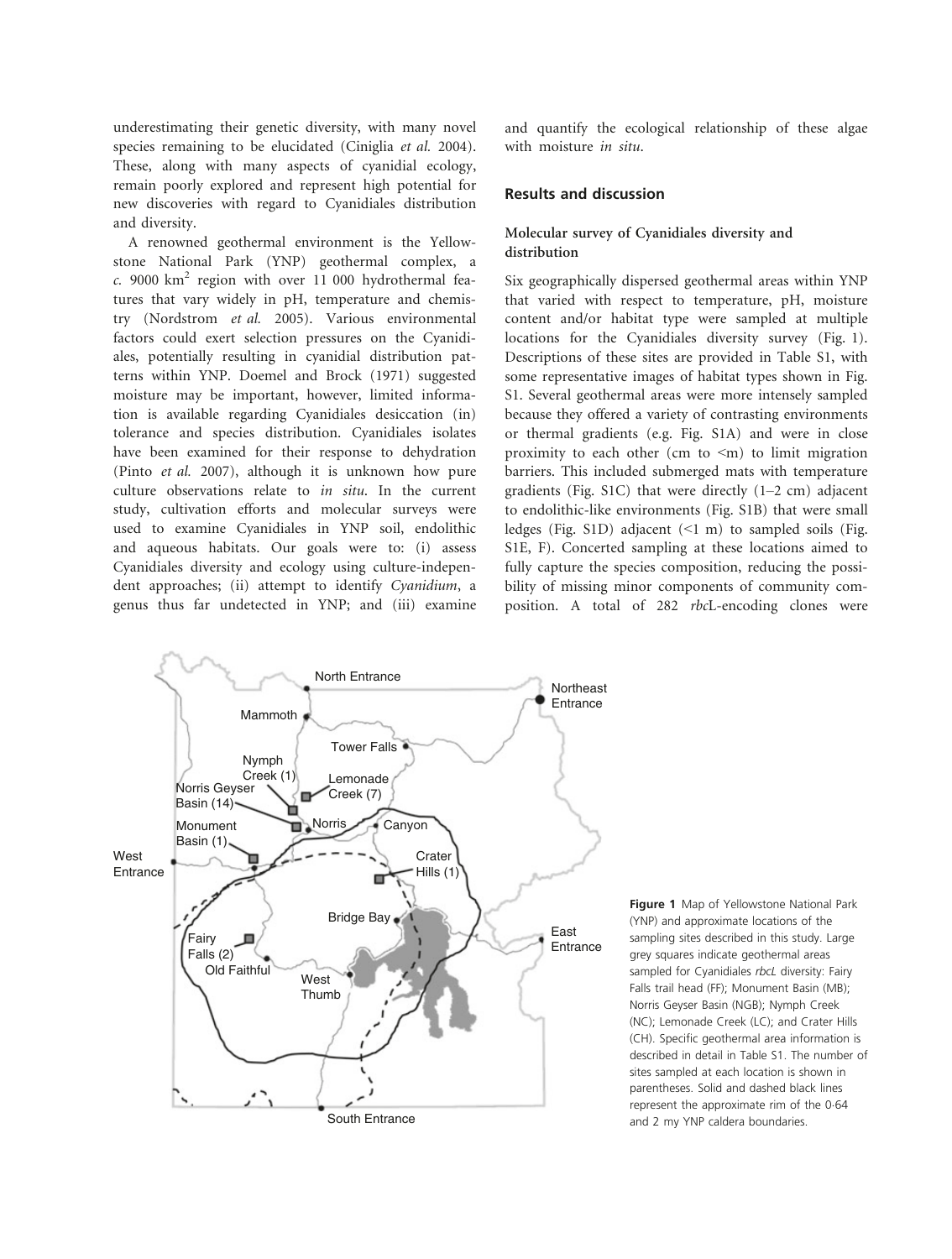sequenced from 25 different sampling sites. All sites met the most common Cyanidiales habitat requirement (elevated temperature and acidic pH). This molecular approach to investigating Cyanidiales diversity in YNP was employed as a complementary study to Toplin et al. (2008), which was entirely cultivation dependent. It is well known that cultivation-based studies are biased with respect to characterizing the relative diversity of microorganisms present, and thus it was important to conduct a follow-up analysis that would avoid such biases and allow for more intense sampling and more comprehensive diversity estimates than could be derived from fewer individual isolates.

Sequence diversity at each site was very low (maximum nucleotide divergence  $= 0.5\%$ ) with no evidence of clone variation or diversity across gradients. Consequently, a single representative rbcL clone from each cyanidial species at each site was selected for near full-length (1215 nt) sequencing and phylogenetic analysis. From a total of 34 full-length clones, Cyanidiales rbcL diversity throughout the Yellowstone geothermal complex resolved into two major YNP phylotypes among all currently identified Cyanidiales lineages; Galdieria-A [clade designation following Ciniglia et al. (2004)] and Cyanidioschyzon, with strong bootstrap support (Fig. 2). Members of the largest group of clones, identified as Cyanidioschyzon, were 993% identical to the rbcL of the fully sequenced Cyanidioschyzon merolae strain 10D genome. Cyanidioschyzon sequences were found in high proportional occurrence in endolithic and soil environments, comprising 42–100% of the total clone abundance in endolithic environments and 10–55% in sampled soils (Table S1). The widespread co-occurrence, and in some cases apparent dominance of Cyanidioschyzon populations in nonaqueous environments, expands on the distribution of this genera, which was previously thought to be only a minor component of the algal composition such habitats (Pinto et al. 2007). Cyanidioschyzon was also the only lineage identified among the 170 rbcL clones derived from submerged mats (Fig. 2, Table S1). The collective data suggest that the ecological plasticity of YNP Cyanidioschyzon is greater than that of Galdieria, which was encountered less frequently in the various *rbcL* libraries and never in aqueous environments (Fig. 2, Table S1). Such plasticity likely plays a role in enhancing geographic dispersal. Isolates from Indonesia and Italy are phylogenetically closely related to the YNP Cyanidioschyzon populations (Fig. 2). We note that Galdieria daedala, Galdieria maxima and Galdieria partita failed to demonstrate the same clade structure as reported by Cozzolino et al. (2000) using a much smaller selection of rbcL sequences.

The other major lineage, Galdieria-A, was found in soil and endolithic habitats but never in aqueous samples and

grouped together with Galdieria sulphuraria isolates from YNP and Sonoma, CA, but was distinct from Galdieria-A clones from Italy, Russia and Mexico (Fig. 2). It was also different from a Galdieria phlegrea clade [referred to as Galdieria-B, see Pinto et al. 2007] comprised of cultures isolated from geothermal environments in Italy (Fig. 2). The *rbcL* clone sequences from this study firmly establish what was previously only a putative North American Galdieria-A subclade (Fig. 2), now forming a robust and distinct North American lineage. However, the subclade did not include the G. sulphuraria DBV 135 isolate from Mexico (Fig. 2), strengthening the argument that dispersal events for these algae may be extremely infrequent, and likely due to some Cyanidiales species having a low tolerance to desiccation and mesophilic conditions (Castenholz and McDermott 2010). Irregular dispersal events would create isolated populations that, given sufficient time, could genetically differentiate to form geographically distinct clades (Miller et al. 2007; Yoon et al. 2010). The absence of Galdieria from submerged mats contrasts the facile detection of this genus in humid environments in the Pisciarelli (Naples, Italy) hydrothermal region (Ciniglia et al. 2004). It is possible that Galdieria phylotypes are present in low abundance in humid habitats in YNP, however, their abundance would be  $\leq 0.7\%$ based on current sampling and sequencing efforts.

Cyanidium was not encountered in any of the clone libraries. Additional PCRs were conducted using Cyanidiumspecific rbcL primers with the same DNA extracts from all sampling locations, including sites that were heavily sampled (e.g. 111 clones from Dragon Spring and 80 clones from Lemonade Creek sampling sites). All PCRs were negative, which is in stark contrast to the abundance of Cyanidium in small clone sets (17–82% of clones sequenced) obtained from the Sasso Pisano and Monte Rotondo geothermal locations in the Larderello region of Tuscany (Yoon et al. 2006) and Pisciarelli, Italy geothermal fields (Ciniglia et al. 2004). Failure to detect Cyanidium with PCR primers known to detect this taxon (and that consistently amplified positive controls) serves to offer nonbiased confirmation of the Toplin et al. (2008) study that also failed to identify Cyanidium in a very large culture collection. These combined studies surprisingly suggest this genus is either absent in YNP or such a minor component of the YNP Cyanidiales that it is difficult to detect with even molecular approaches. Sequencing results with the general Cyanidiales primers lead us to conclude that if present, Cyanidium phylotypes may exist at abundance levels no greater than  $0.35\%$ , a low estimate that is consistent with the absence of a PCR amplicon with Cyanidium-specific primers, although the latter experiments argue this organism is simply absent. Alternatively, the genus may exist in refugia yet to be sampled,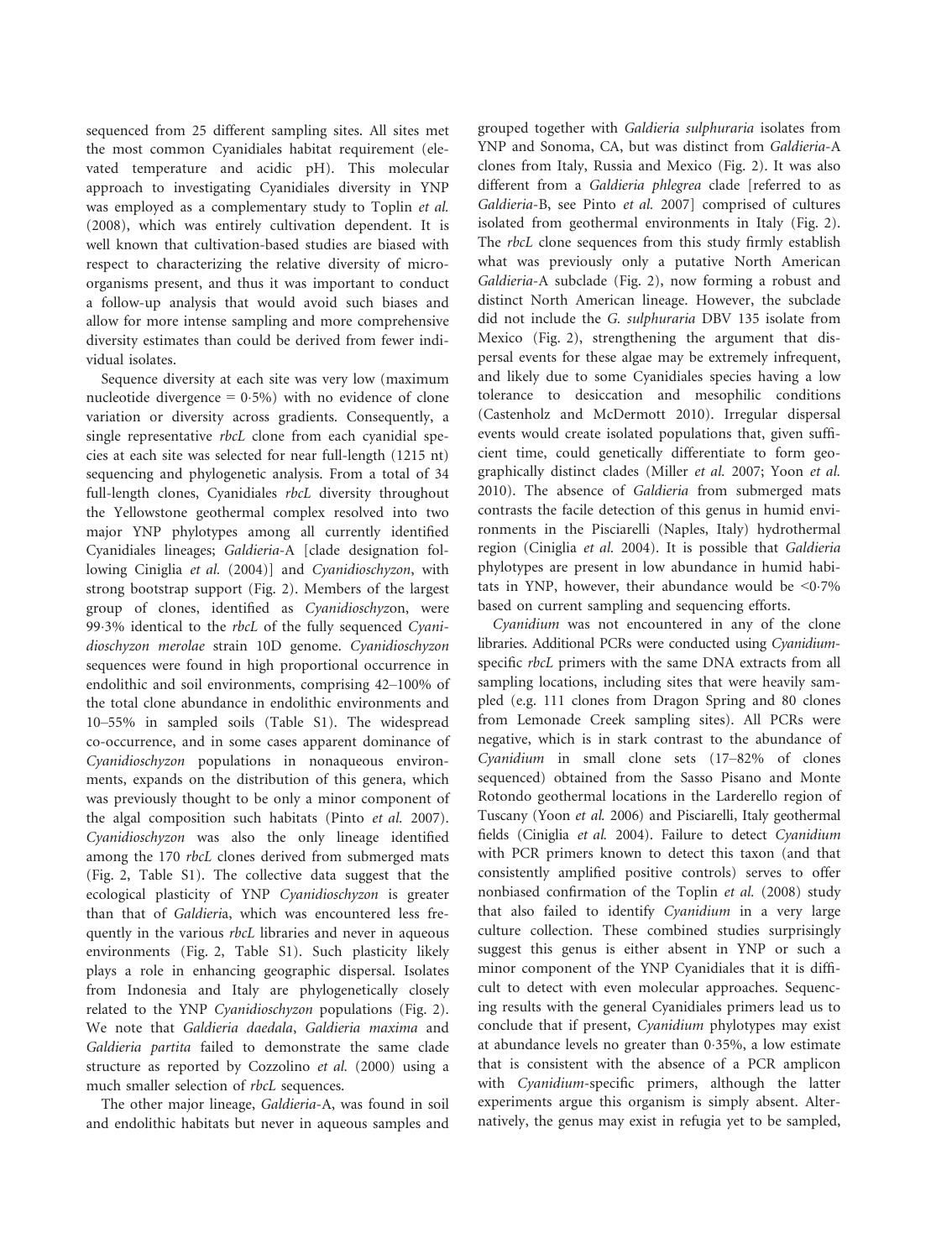

0·01 substitutions/site

Figure 2 Phylogeny of the Yellowstone National Park (YNP) Cyanidiales inferred from a maximum likelihood analysis of rbcL gene sequences cloned from the locations described in Fig. 1 and Table S1. Accession numbers for existing red algal rbcL genes are shown in the tree. Only bootstrap values >60% are shown. Sequences from the environmental survey are marked to denote habitat type: aqueous/submerged (asterisk); endolithic  $(\blacksquare)$ ; or soil  $(\blacktriangle)$  sample sites.

although we note that the sites sampled represent prime Cyanidiales habitat from across the YNP complex. It has been suggested that past major volcanic events may have shaped contemporary microbial biogeographical patterns in YNP (Takacs-Vesbach et al. 2008); however, Cyanidiales phylotypes recovered from the Crater Hill and Fairy Falls sampling sites (inside both the 0.640 and 2 million year caldera boundaries, Fig. 1) did not differ from Cyanidiales habitats outside the caldera boundaries. This suggests that past volcanic events did not have a detectable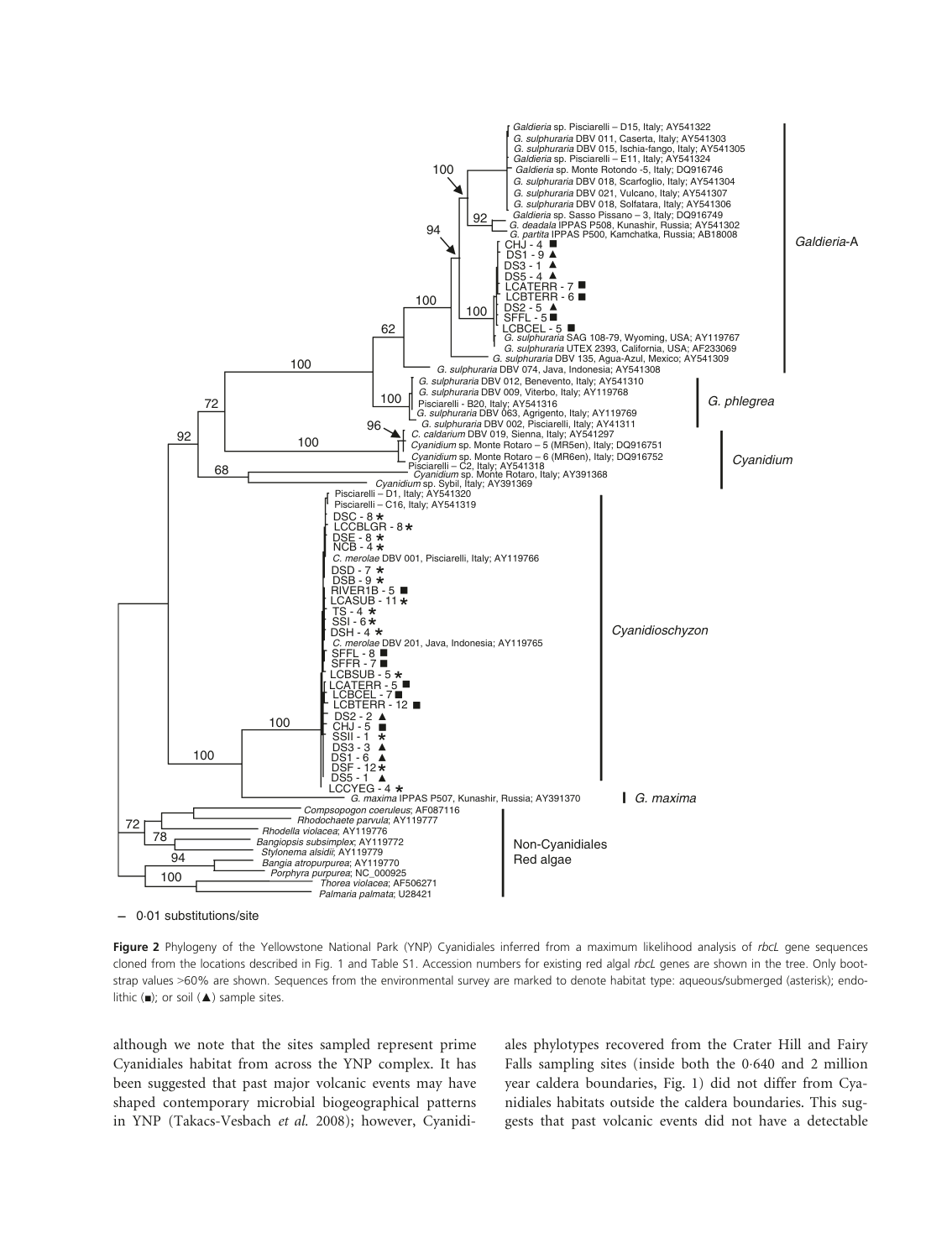impact on these taxa or that an extinction event was followed by recolonization by taxa that did not include Cyanidium. We conclude that either the YNP geothermal environments differ in a fundamental way so as to exclude or be far less accommodating to Cyanidium, or YNP's past geologic events may have somehow selectively altered the ecology of this taxon.

#### Cultivation experiments

Whereas the molecular surveys indicated that Galdieria was absent in aqueous environments, both Cyanidioschyzon and Galdieria phylotypes were present in nonaqueous habitats. Moisture is viewed as an important ecological factor underlying Cyanidiales niche separation (Ciniglia et al. 2004; Yoon et al. 2006; Pinto et al. 2007), although it has never been examined in situ. Thus, sampling efforts in subsequent cultivation studies focused on environments that varied in moisture levels. The Dragon Spring sampling site contained two distinct Cyanidiales habitats in close proximity to each other (soil and aqueous outflow channel within  $c$ . 0.8 m of each other) and thus avoided geographical barriers to dispersion and allowing for natural cross-colonization. Soils adjacent to Dragon Spring (Table 1) become progressively drier with increasing distance from the edge of the spring outflow channel (which was colonized exclusively by Cyanidioschyzon, sites DSB-DSI, Table S1), establishing an in situ sampling transect with a moisture gradient within less than a metre of an aqueous environment. This allowed us to investigate the habitat separation that appears to prevail between the YNP Galdieria and Cyanidioschyzon in the absence of long distance geographical dispersion barriers. All sampled

habitats were acidic (pH  $2.1-2.7$ ), with gravimetric moisture contents ranging from 81–308%. Galdieria-A was the only alga observed among 120 PCR clones generated from these soil DNA samples (Table 1).

In addition to the molecular analysis, the effect of moisture was determined using direct microscopic counts and viable plate counts (both autotrophic and heterotrophic). Table 1 provides results from one of three experiments illustrating similar soil moisture influences. Both types of counts were significantly positively correlated with gravimetric soil moisture content: microscopic counts ( $n = 32$ ),  $r^2 = 0.965$ , *P*-value <0.01; viable counts  $(n = 12)$  for each autotrophic and heterotrophic count at each level of soil moisture),  $r^2 = 0.977$ , *P*-value <0.01. An analysis of variance and Duncan's multiple range test determined that for total microscopic counts, with exception of the 30.1 and 30.8% moisture soils, all means were significantly different (P-value  $\leq 0.05$ ). For viable plate counts (both autotrophic and heterotrophic), mean differences were not significant when comparing the 30.8 and 301% soil moisture samples, nor were they different when comparing the 18.5 and 8.1% soil moisture samples. However, the order of magnitude decrease in viability when soil moisture dropped from 30.1 to 18.5% was significant ( $P$ -value <0.05), suggesting a critical moisture threshold had been reached. These results obtained with *in situ* samples as opposed to moisture manipulation in laboratory experiments firmly establish that moisture is a critical environmental parameter controlling Cyanidiales assemblages and viability. Autotrophic and heterotrophic colony counts were not statistically different (Table 1), and because heterotrophy is a physiological feature that is exclusive to Galdieria, this suggested these soils were colo-

Table 1 Cyanidialesmicroscopicandviablecountsalongasamplingtransectacrossincreasinglydriersoils. ViableplatecountswereobtainedonAllen'sagarwithout (autotrophic) or with (heterotrophic,incubatedinthedark) mannoseaddedasacarbonsource. Estimates of Cyanidiales rbcL clone composition at each transect position are also included

| Transectposition $(m)^*$ | рH    | Soil moisture<br>content (%) | Counts (105 cells/g-soil) |                                 |                                 |                                    |           |
|--------------------------|-------|------------------------------|---------------------------|---------------------------------|---------------------------------|------------------------------------|-----------|
|                          |       |                              | Total microscopic         | Viable                          |                                 | Cyanidiales composition<br>$(%)^+$ |           |
|                          |       |                              |                           | Autotrophic                     | Heterotrophic                   | Cyanidioschyzon                    | Galdieria |
| 0.8                      | 2.7   | 30.8                         | $8.8 \pm 1.5a$            | $2.02 \pm 0.380$ a (23.0) $\pm$ | $2.09 \pm 0.050$ a (23.8) $\pm$ |                                    | 100       |
| 0.8                      | 2.6   | $30-1$                       | $9.2 \pm 1.6a$            | $1.88 \pm 0.010a$ (20.4)        | $1.67 \pm 0.310a(18.2)$         |                                    | 100       |
| 4.9                      | $2-1$ | 18.5                         | $5.7 \pm 1.1$ b           | $0.10 \pm 0.009$ b (1.8)        | $0.10 \pm 0.009$ b (1.8)        |                                    | 100       |
| $6-4$                    | 2.7   | 8.1                          | $1.4 + 0.2c$              | $0.02 \pm 0.002b(1.4)$          | $0.04 \pm 0.002b$ (2.9)         |                                    | 100       |

\*Distance from the edge of the Dragon Spring outflow channel.

†A total of 30 PCR amplified rbcL clones were sequenced for each soil site.

‡Mean ± standard deviation of triplicate plate counts, with the proportion of total counts (%) shown in parentheses. Means followed by the same letter do not differ significantly from one another ( $P = 0.05$ ).

§Mean ± standard deviation of triplicate microscopic counts. Means followed by the same letter do not differ significantly from one another  $(P = 0.05)$ .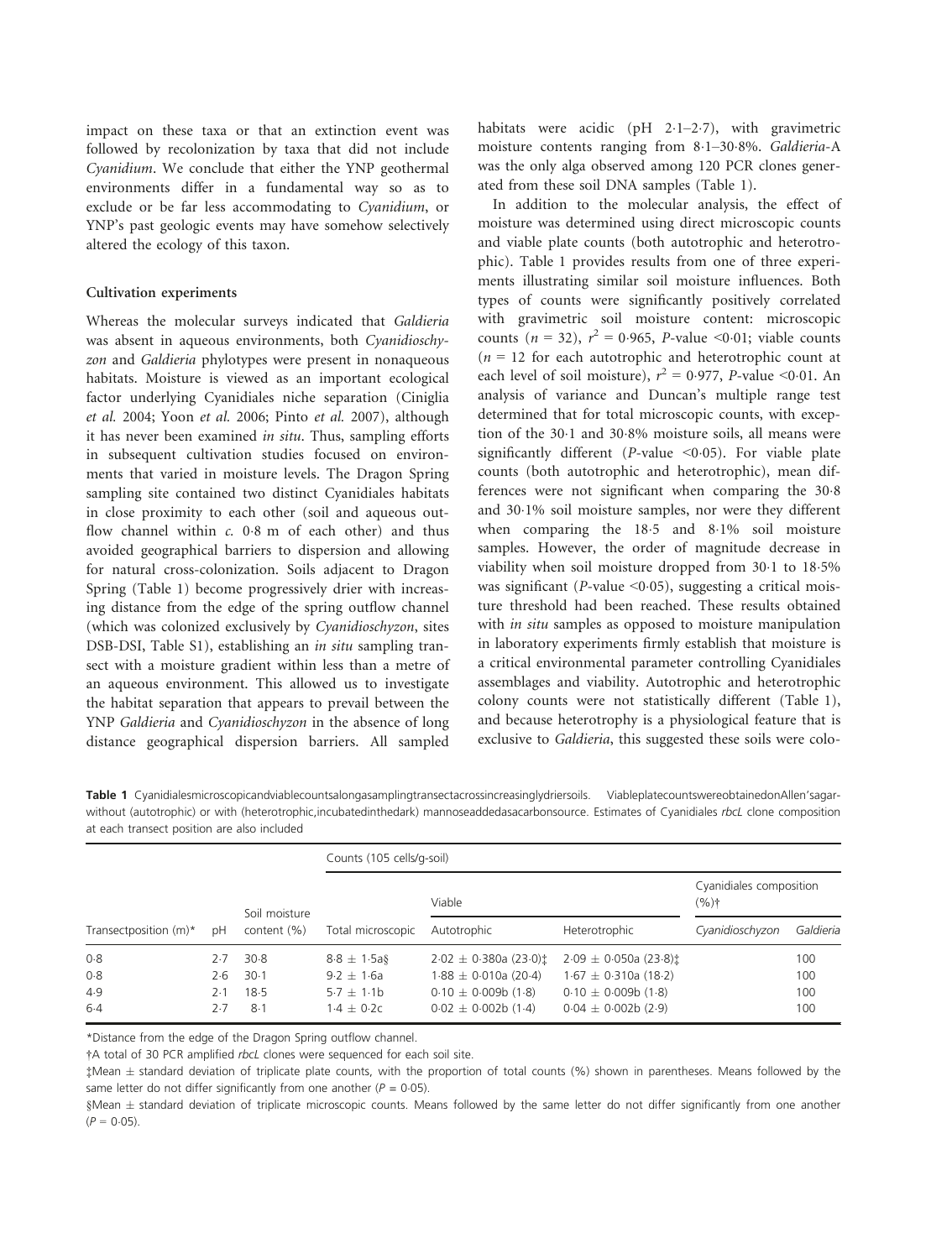nized primarily by Galdieria. This was confirmed by the colony phylotyping (30 colonies each for autotrophic and heterotrophic plates for each soil, 240 colonies), which together with PCR cloning and sequencing from soil DNA suggested that all colonies were Galdieria (Table 1). The absence of Cyanidioschyzon in the soil transect likely derives from the fact that during the summer months, when samples were collected, these soils dry too extensively to maintain an alga that appears to require significant moisture in its immediate environment.

In summary, this study documented several novel findings with respect to Cyanidiales ecology and evolution: (i) the identification of two major rbcL phylogenetic lineages of Cyanidiales in YNP; (ii) the absence of Galdieria in aquatic environments; (iii) the apparent absence of Cyanidium and the Galdieria phlegrea lineages in prime Cyanidiales habitats; (iv) the cohabitation of Cyanidioschyzon and Galdieria in soil and endolithic environments; and (v) the first in situ evidence regarding the relationship between soil moisture and Cyanidiales habitat preference and viability. Clearly, liquid water is a major environmental feature controlling cyanidial distribution and abundance.

#### Materials and methods

#### Site descriptions and sample collection

Samples were taken from various thermo-acidic areas within YNP (WY, USA) (Figs 1and S1, Table S1), and within certain sites sampling targeted temperature gradients. Soil materials were collected using sterile stainlesssteel spatulas, whereas autoclaved large bore pipet tips were used for acquiring aqueous mat samples (defined as submerged in hot spring outflow channels). For endolithic samples, a sterile hammer was used to break off the upper rock layer to expose the underlying endolithic algae, which was then scraped and collected using an autoclaved spatula. Samples were placed in sterile 50 ml Falcon™ tubes, flash frozen in a dry ice/ethanol bath and stored at  $-80^{\circ}$ C until DNA extraction.

#### DNA extraction, *rbcL* cloning, sequencing and phylogenetic analysis

DNA was extracted from all samples as described previously (Botero et al. 2004). The nearly full-length rbcL gene was amplified using the protocols and the Cyanidiales-specific primers rbcL-90F and rCR as described previously [(Yoon et al. 2002; Ciniglia et al. 2004) Table S2]. Amplicons were purified (QIAquick PCR purification kit, Qiagen, Valencia, CA, USA) and cloned into pCR2.1–TOPO (Invitrogen, Carlsbad, CA, USA). From each of the 25 environmental samples, 10–12 clones (282 total) were sequence screened to identify clones of interest for full-length sequencing (High-Throughput Sequencing Solutions, Seattle, WA, USA; Nevada Genomics Center, Reno, NV, USA; Molecular Research Core Facility, Pocatello, ID, USA). Sequences were edited using Sequencher (Gene Codes Corporation, Ann Arbor, MI, USA) and aligned using ClustalX. Phylogenetic analysis of aligned YNP clones and reference sequences used maximum likelihood analysis with the PAUP\* software package (Swofford 2002). Bootstrap values were generated using 100 pseudoreplicates in a heuristic search (starting with a random tree), and the tree bisectionreconnection branch-swapping algorithm was used to find the best tree. Clone sequences described in this study can be found as GenBank accessions JQ269605- JQ269638.

#### Cyanidium-specific PCR primers and amplification

Cyanidium was specifically targeted with the universal Cyanidiales forward primer rbcL-90F (Ciniglia et al. 2004) paired with three different reverse primers (MRrbcLR, DBV182- rbcLR or Sybil-rbcLR) designed from the three Cyanidium rbcL group sequences (Table S2). PCRs were as described above with template DNA obtained from each of the 25 survey sites. Annealing temperatures were 51°C for MR-rbcLR, 55°C for DBV182 rbcL and 45°C for Sybil-rbcLR. Positive controls from each of the three Cyanidium groups were included to ensure both primer specificity and positive amplification.

#### Cultivation experiments

Soil sites near Dragon Spring in Norris Geyser Basin were sampled and used to estimate the proportional occurrence of cyanidial populations in nonaqueous habitats. Sample material was aseptically collected as described above, but without freezing and transferred to the laboratory. Samples were serially diluted in Allen's medium (Allen 1959), with aliquots plated in triplicate onto solid Allen's medium (20 g l<sup>-1</sup> Gelrite<sup>™</sup>, Research Products International Corp., Mt. Prospect, IL, USA) at pH 3.5. Two sets of solid media were inoculated as follows: Allen's for autotrophic (i.e. total phototrophs) counts and Allen's amended with 10 mmol  $l^{-1}$  mannose to support heterotrophic growth (Gross et al. 1998; Oesterhelt et al. 2007). Autotrophic plates were incubated at 37°C under constant illumination from cool-white fluorescent lamps (80  $\mu$ E  $m^{-2}$  s<sup>-1</sup>), whereas heterotrophic Allen's medium plates were incubated in continuous darkness at 37°C.

Viable cell counts were based on colony-forming units (30–300/plate). Direct counts were performed using a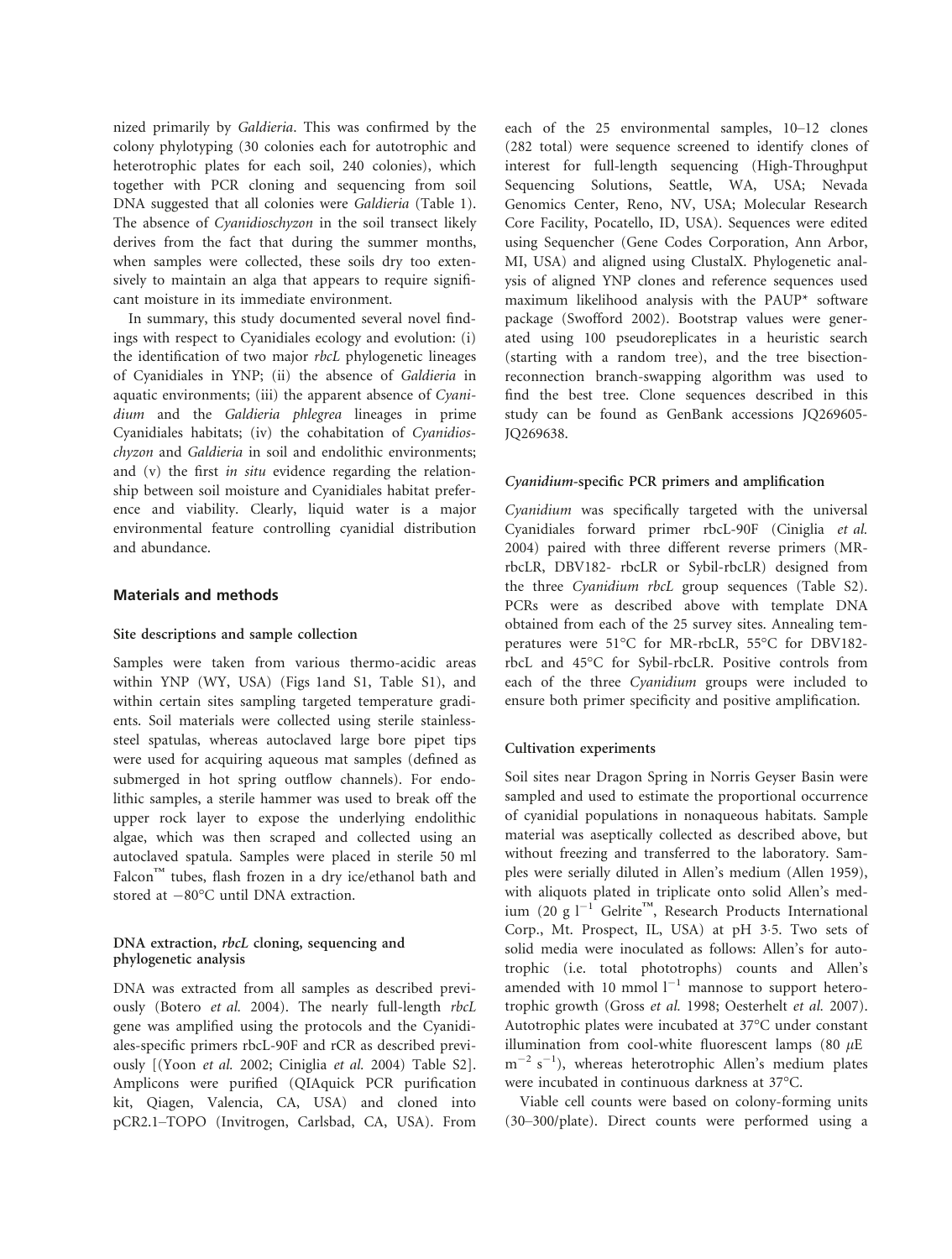Zeiss Axioskop 2 microscope (Zeiss, Jena, Germany) and a Petroff-Hauser counting chamber (Hausser Scientific, Horsham, PA, USA). All counts were normalized based on dry weight of the soil or rock material, which was determined by drying overnight at 65°C and then weighing to determine gravimetric moisture content. Nonlinear regression analysis (one-variable model, R software version 2.12.1, http://www.r-project.org) was used to examine statistically significant correlations between cell counts and soil moisture. Statistical comparison between mean microscopic and viable cell counts along the sampling transect was conducted using a one-way analysis of variance (ANOVA), followed by Duncan's multiple range test (MRT). Species composition for all soils was determined using culture-independent molecular methods, using environmental DNA extraction, rbcL amplification and cloning methods as described above. For each soil sample, the *rbcL* phylotype was also determined for 30 colonies arising on the autotrophic and heterotrophic plates.

#### Acknowledgements

Support was from the U.S. National Science Foundation (MCB 0702212) and Montana Agricultural Experiment Station (911310) to T.R.M. and from the U.S. National Science Foundation (DEB 09-36884, DEB 1004213) to D.B. Additional support from the U.S. National Science Foundation (MCB 0702177) to R.W.C. is also acknowledged. The authors thank Christie Hendrix and Stacey Gunther at the Yellowstone Center for Resources, YNP for assistance in permitting.

#### Conflicts of interest

No conflict of interest declared

#### References

- Allen, M.B. (1959) Studies with Cyanidium caldarium, an anomalously pigmented chlorophyte. Arch Microbiol 32, 270–271.
- Castenholz, R.W., Young, M. and McDermott, T.R. (2004) Thermobaculum terrenum gen. nov., sp. nov.: a nonphototrophic gram-positive thermophile representing an environmental clone group related to the Chloroflexi (green non-sulfur bacteria) and Thermomicrobia. Arch Microbiol 181, 269–277. Botero, L.M., Brown, K.B., Brumefield, S., Burr, M.,

Brock, T.D. (1978) Thermophilic Microorganisms and Life at High Temperatures. New York, NY: Springer-Verlag.

Castenholz, R.W. and McDermott, T.R. (2010) The Cyanidiales: ecology, biodiversity, and biogeography. In Red Algae in the Genomic Age ed. Seckbach, J. and Chapman, D.J. pp. 357–371. Dordrecht, The Netherlands: Springer Science and Business Media, B.V.

- Ciniglia, C., Yoon, H.S., Pollio, A., Pinto, G. and Bhattacharya, D. (2004) Hidden biodiversity of the extremophilic Cyanidiales red algae. Mol Ecol 13, 1827–1838.
- Cozzolino, S., Caputo, P., De Castro, O., Moretti, A. and Pinto, G. (2000) Molecular variation in Galdieria sulphuraria (Galdieri) Merola and its bearing on taxonomy. Hydrobiologia 433, 145–151.
- Doemel, W.N. and Brock, T.D. (1971) The physiological ecology of Cyanidium caldarium. J Gen Microbiol 67, 17–32.
- Gross, W., Kuver, J., Tischendorf, G., Bouchaala, N. and Busch, W. (1998) Cryptoendolithic growth of the red alga Galdieria sulphuraria in volcanic areas. Eur J Phycol 33, 25–31.
- Gross, W., Heilmann, I., Lenze, D. and Schnarrenberger, C. (2001) Biogeography of the Cyanidiaceae (Rhodophyta) based on 18S ribosomal RNA sequence data. Eur J Phycol 36, 275–280.
- Heilmann, I. and Gross, W. (2001) Genetic diversity of thermo-acidophilic red algae according to random amplified polymorphic DNA (RAPD) analysis. Nova Hedwigia 123, 531–539.
- Miller, S., Castenholz, R.W. and Pedersen, D. (2007) Phylogeography of the thermophilic cyanobacterium Mastigocladus laminosus. Appl Environ Microbiol 73, 4751–4759.
- Nordstrom, D.K., Ball, J.W. and McCleskey, R.B. (2005) Ground water to surface water: chemistry of thermal outflows in Yellowstone National Park. In Geothermal Biology and Geochemistry in Yellowstone National Park ed. Inskeep, W.P. and McDermott, T.R. pp. 73–94. Bozeman, MT: Thermal Biology Institute, Montana State University.
- Oesterhelt, C., Schmalzlin, E., Schmitt, J. and Lokstein, H. (2007) Regulation of photosynthesis in the unicellular acidophilic red alga Galdieria sulphuraria. Plant J 51, 500–511.
- Pinto, G., Ciniglia, C., Cascone, C. and Pollio, A. (2007) Species composition of Cyanidiales assemblages in Pisciarelli (Campi Flegrei, Italy) and description of Galdieria phlegrea sp. nov. In Algae and Cyanobacteria in Extreme Environments ed. Seckbach, J.. pp. 487–502. Dordrecht, The Netherlands: Springer.
- Reeb, V. and Bhattacharya, D. (2010) The thermo-acidophilic Cyanidiophyceae (Cyanidiales). In Red Algae in the Genomic Age ed. Seckbach, J. and Chapman, D.J. pp. 409–426. Dordrecht, The Netherlands: Springer Science and Business Media, B.V.
- Seckbach, J. (1994) The natural history of Cyanidium (Geitler 1933): past and present perspectives. In Evolutionary Pathways and Enigmatic Algae: Cyanidium caldarium (Rhodophyta) and Related Cells ed. Seckbach, J.